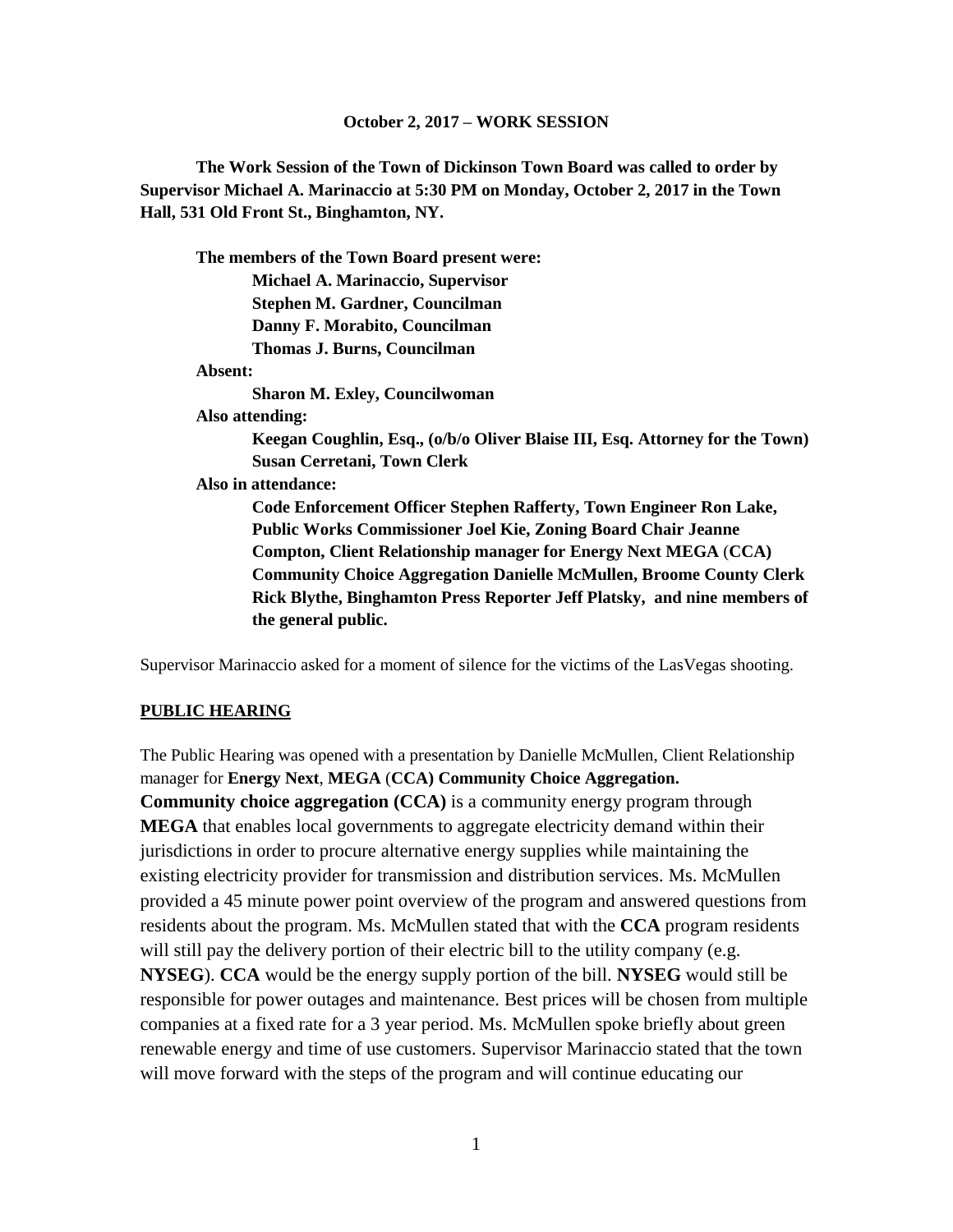#### **October 2, 2017 – WORK SESSION**

residents. The Supervisor stressed that residents may hop on board or opt out of the program. If residents are under contract with a third party supplier they will not be automatically enrolled in the program. Mr. Marinaccio mentioned that the Binghamton Press published a great article on the energy program and thanked Jeff Platsky for his fine reporting. Educational information is on the Town's website and at the Town Clerk's office. Councilman Gardner is designated as the CCA liaison.

## **CHAIR**

# **2018 BUDGET PROCESS**

Supervisor Marinaccio stated that the **Preliminary 2018 budget** has been completed and presented to Town Clerk Susan Cerretani who has published it on the Town of Dickinson website. The budget is also available for viewing at the Clerk's Office.

## **ATTORNEY**

## **NYSEG FIRE HYDRANT**

Attorney Keegan Coughlin relayed that Attorney for the Town Oliver Blaise is communicating with **NYSEG's** attorney regarding the damaged fire hydrant.

## **PUBLIC HEARING COMPREHENSIVE PLAN**

A Public Hearing will be held regarding the **Updated Comprehensive Plan** at next week's regular town board meeting.

## **PARKING ON FOREST HILLS BLVD**

A Public Hearing will be scheduled regarding parking restrictions on **Forest Hills Blvd**. at next week's regular town board meeting. GPS coordinates are needed and residents in the nearby area will be notified.

## **WATER RATES AND SEWER RATES**

Supervisor Marinaccio stated that the Water Department is suffering. In order to help out the water department the board is proposing to exchange \$2.00 per 100 cubic ft of sewer bill and tie it in with the water rate. Supervisor Marinaccio stated that rates won't go up higher; the water and sewer department would just be exchanging water and sewer rates. A Public Hearing will be scheduled at next week's regular town board meeting.